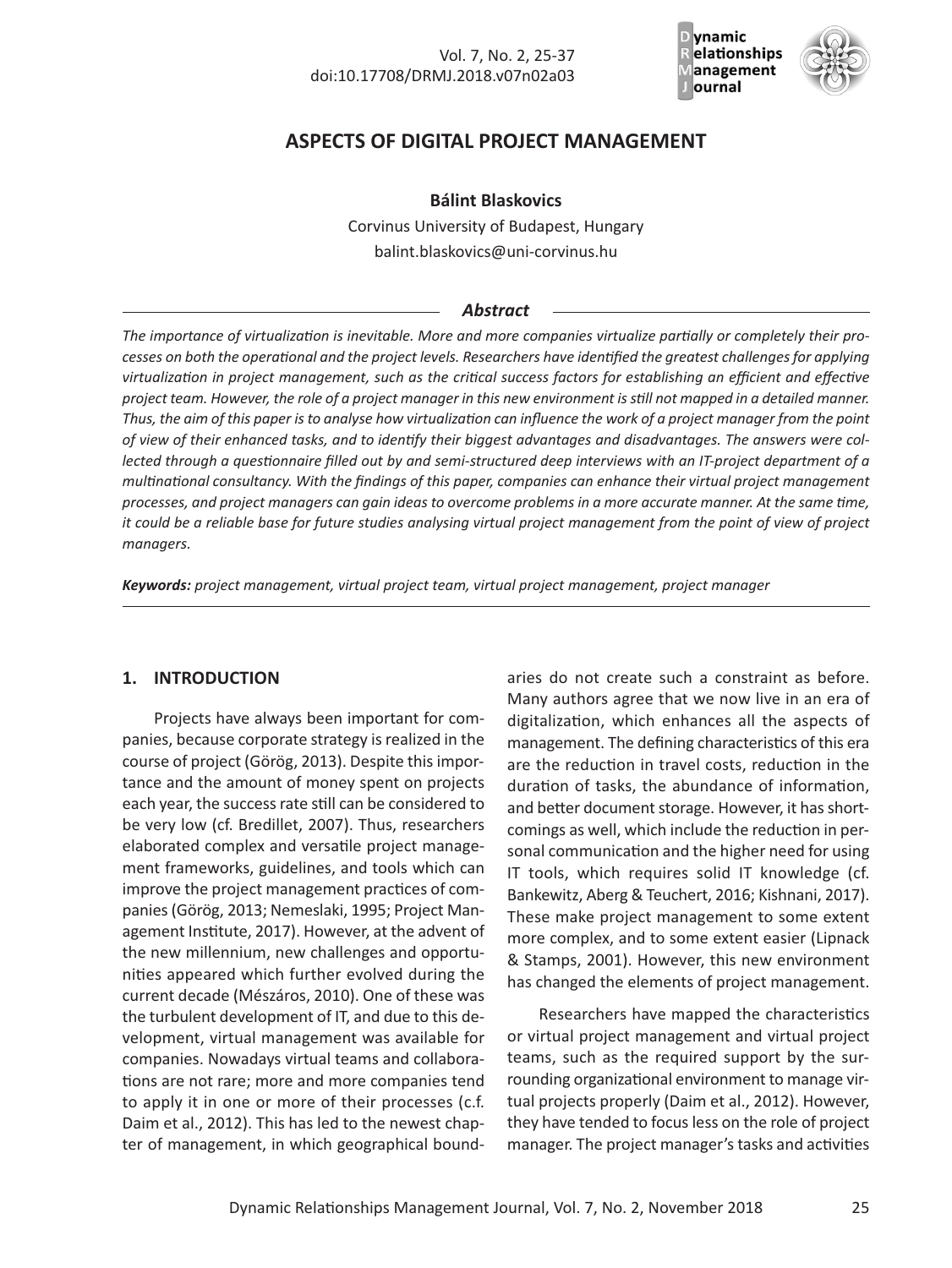have not been analyzed, i.e., the impact of virtualization on project managers has not been studied in a detailed manner. However, there is a clear need for that, because the project manager is one of the key elements of project success (Blaskovics, 2014). Therefore, if project managers' enhanced work or competencies are mapped, the potential for success of virtual projects is also increased. Thus, this paper approaches virtualization from the point of view of the project manager.

This paper analyses the impact of virtualization on tasks/work of project managers. At the same time, it identifies the advantages and disadvantages of virtualization for them. This can help companies to improve their project management practices for virtual project teams.

The results were collected based on a questionnaire and semi-structured deep interviews. The questionnaire was filled out by all eight project managers working in the IT-project management department of a subsidiary of a multinational consultancy. They usually manage their projects partly or completely virtually. The findings are encapsulated in two tables. After this, two semi-structured deep interviews were carried out. One was with the lead project manager in the department to further elaborate the results of the questionnaire, and one was with another project manager who manages non-virtual projects but otherwise has identical experience.

### **2. LITERATURE REVIEW**

### **2.1 The definition and understanding of projects**

The definition of projects has evolved to a great extent in the last decades. The earliest approaches – which did not separate projects from business-asusual tasks – were focused on three parameters (Bakacsi, Dobák & Balaton, 2005):

- the efficient use of resources,
- having a definite result,
- finishing the task in time.

Later, these features became the basic elements of the project (cf. Gaddis, 1959; Görög, 2003), i.e., time, cost, and project result. However, researchers realized, projects now have other inherent characteristics than these three (Project Management Institute, 2017; Mantel, Meredith, Schafer & Sutton, 2010); they are unique, complex, and non-recurring.

The understanding of projects (or, in other words, the approach toward projects) has evolved in accordance with the definition of projects. The classical approach considers them as unique tasks, i.e., they have a definite start and end and produce a specific project result (Project Management Institute, 2017). Cleland (1994) extended this understanding by realizing that projects should contribute to the corporate strategy, and in this way, projects are strategic building blocks. Other authors (Deutsch, 2015; Felméry, 2014; Hoffer, 2011; Virág, 2014; 2018) argued that strategic aspects are also important in the case of projects which extend beyond the boundaries of a country, i.e., they reach the macro level, or which are highly innovative. Parallel with the strategic aspect, Lundin and Söderholm (1995) stated that projects are always carried out in a (semi-)separate organization which is created to carry out projects and ceases to exist after the project is delivered. The newest trends, such as agile project management and lean philosophy (Klimkó, 2014; Losonci, Szántó, Kása & Zoltayné Paprika, 2018), emphasize the need for permanent or at least more stable project teams due to the benefits of the synergy, organizational learning, and better general performance, but these project organizations can still be considered temporary compared to the parent organization. In this way, projects are temporary organizations.

Thus, projects are a complex phenomenon which realize corporate strategy by means of a specific and temporary organization with a time and cost constraint, and which aim to create a definite result. Considering the aforementioned features, the definition of Fekete and Dobreff (2003:9) can be considered to be complete:

- well-defined and help to achieve significant (strategic) goals,
- require the integration of many organizations due to the demand for complex professional knowledge,
- not organized into the activities of departments that operate based on classical responsibility limitations,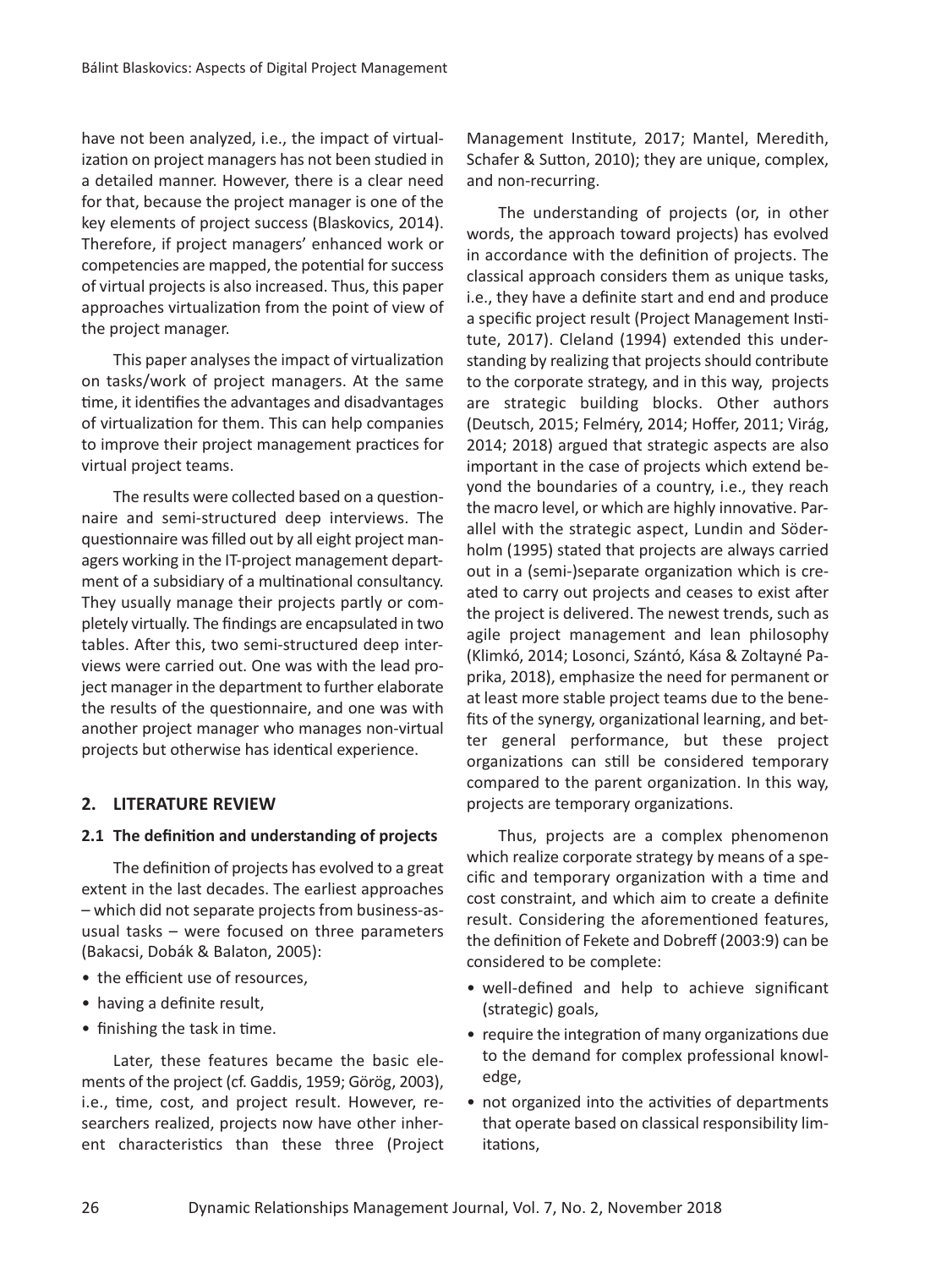- $\bullet$  finished in a well-defined time-frame,
- operate within properly set budget boundaries,
- unique and novel, because projects are always risky,
- require dynamic fulfilment (conditions can change throughout the processes)

#### **2.2 The understanding of project management**

The understanding of project management has evolved over time, but the primary aim has always been to deliver projects successfully (Szabó, 2012). As the classical approach to projects (Project Management Institute, 2017), Cleland (1994), and Lundin and Söderholm (1995) states, projects involve unique tasks, temporary organizations, and strategic building blocks.

Shenhar and Dvir (2007) and Görög (2013) reveal that project management has a threefold aim: managing the unique task, managing the temporary organization, and delivering beneficial change.

Thus, project managers have a threefold goal:

- managing the project itself,
- managing the stakeholders of the project,
- keeping the business benefit in mind.

Blaskovics (2014), Fekete and Dobreff (2003), Görög (2013), Project Management Institute (2017) and Szabó, Dancsecz and Csepregi (2015) summarize the most important tasks that a project manager should carry out:

- coordination of the project,
- definition of the project scope,
- definition of the project's duration and budget,
- control of the project's duration and budget,
- quality assurance of the project,
- communication with the stakeholders,
- risk management,
- management of external resources.

At the same time, Blaskovics (2016) reveals that in case of SMEs (and in some cases, consultancies) the tasks of project managers should be extended to the following:

- monitor tenders.
- prepare the tender documentation,
- raise the need for the project by the client,
- sell the project to the client,
- post-project communication with the client,
- solving project result–related issues with the client.

To manage these tasks efficiently and effectively, project managers should rely on their competencies. The required competencies of the project managers can be different from project to project or from sector to sector (Müller & Turner, 2007; 2010). However, researchers agree that project management competencies encompass the following elements (cf. Blaskovics, 2014; Görög, 2013, Nemeslaki, 1995; International Project Management Association, 2017; Project Management Institute, 2017; Schmid & Adams, 2008):

- personal characteristics (from the point of view of attributes),
- expected knowledge of the project manager,
- the project manager's leadership style,
- educational and training skills.

The first three are complex phenomena in themselves, which need to be elaborated in a more detailed manner.

### *2.2.1 Personal characteristics*

The importance of those abilities which are the basic traits for every person is inevitable in project management as well (cf. Görög, 2013). Görög (2013) defines personal characteristics as those features which catalyse the expected knowledge of the project manager. He identifies six:

- improvisation, i.e., the creativity in project environment,
- optimism,
- ability to build trust,
- ability to motivate,
- ability to create project team,
- emotional intelligence.

Goleman (2004) also emphasizes the importance of emotional intelligence and argues that good and successful managers should rely on this feature to a great extent. Müller and Turner (2010)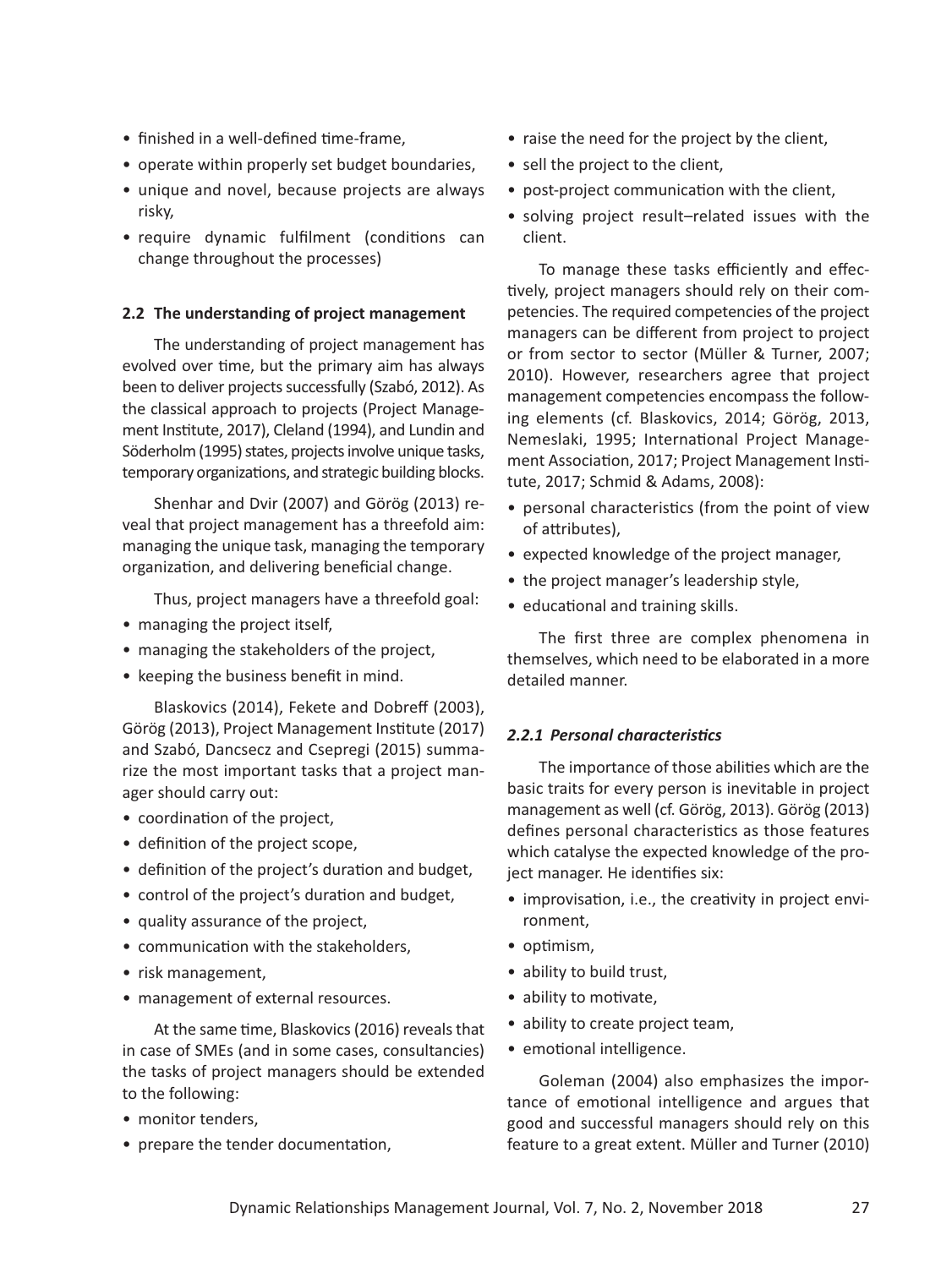also find that nowadays empathy plays a key role in project success. Dulewicz and Higgs (2003) find that a widespread ability area is needed to manage projects efficiently and effectively, i.e., nowadays managerial abilities, IQ, and EQ are also needed.

Thus, it can be concluded that the expected personal characteristics (abilities) of project managers are very widespread. but are mainly focused on stakeholders, especially the project team.

### *2.2.2 Expected knowledge of project managers*

The expected knowledge of project manager is  $-$  like the expected personal characteristics  $-$  very widespread. The early approaches (Olson, 1971) focused on the technical content of the project result and the project management skills.

Technical content encompasses those engineering, IT, or other content-related skills that are needed to define the parameters of the project result or project plans. However, the related economic skills also belong to this category (Aranyossy & Juhász, 2013; Virág & Kristóf, 2005).

Project management skills encompass professional knowledge that is needed to manage projects. Cleland (1994) identifies three levels within this knowledge area; knowledge, skill, and attitude.

Knowledge refers to lexical knowledge, skill refers to the use of the lexical knowledge, and attitude refers to the approach towards projects. Görög (2013) identifies two kinds of approach. The first is the best-practice–based approach, in which project managers manage their projects based on previous good experience. The second approach is the strategy-oriented approach, in which the project manager manages projects based on the corporate strategy. Blaskovics (2014) identifies a third type of approach, the stakeholder-oriented approach, in which the focus of management is on the stakeholders, especially on the project team.

In addition to technical and project management skills, researchers identified another important aspect. Pinto & Slevin (1988) show that project managers usually come from the lower level of the company hierarchy, and thus they need softer skills in order to manage projects effectively and efficiently. Thus, they emphasize the importance of human skills, which encompass those that are needed to handle the stakeholders (especially the project team). This skill is also found to be important by other researchers (Blaskovics, 2014; Cleland, 1994; Görög, 2013; Horváth, 2016; Müller & Turner 2007; 2010; Pinto, 2000)

Thus, nowadays the expected skillset of project managers encompasses technical, human, and project-related skills.

### *2.2.3 Leadership style of the project manager*

An inevitable part of the project manager's competencies is the leadership style (cf. Görög, 2013). Researchers focus on two aspects of the leadership style:

- Identifying a leadership style which has (the greatest) impact on project success
- Identifying leadership style categories, i.e., finding tendencies in a decade or an era

Müller and Turner (2007; 2010), focusing on the latter, emphasize (based on Dulawicz & Higgs, 2003) that project managers nowadays should use a wide variety of styles. However, they acknowledge that empathy could be a key feature in achieving project success.

Researchers also focus on finding the best suited leadership style. Although Müller and Turner (2007; 2010) and Görög (2013) state that projects are different in nature, and thus it is difficult to find a generally accepted leadership style that guarantees project success, some specific tendencies can be identified. The early approaches (cf. Gaddis, 1959) stated that a project manager should be more like dictator. Fiedler (1967) mitigates this statement and introduces task-oriented and relationship-oriented kinds of behaviour. He states that a task-oriented (i.e., a more like dictator; commanding) leadership style should be applied if the situation is well defined or not defined at all. The relationshiporiented approach should be used if the situation is not clearly defined or is unclear. Goleman (2004) emphasizes the importance of a participative leadership style, as do Schmid & Adams (2008). Blaskovics (2014) reveals that these leadership styles could increase the potential for delivering the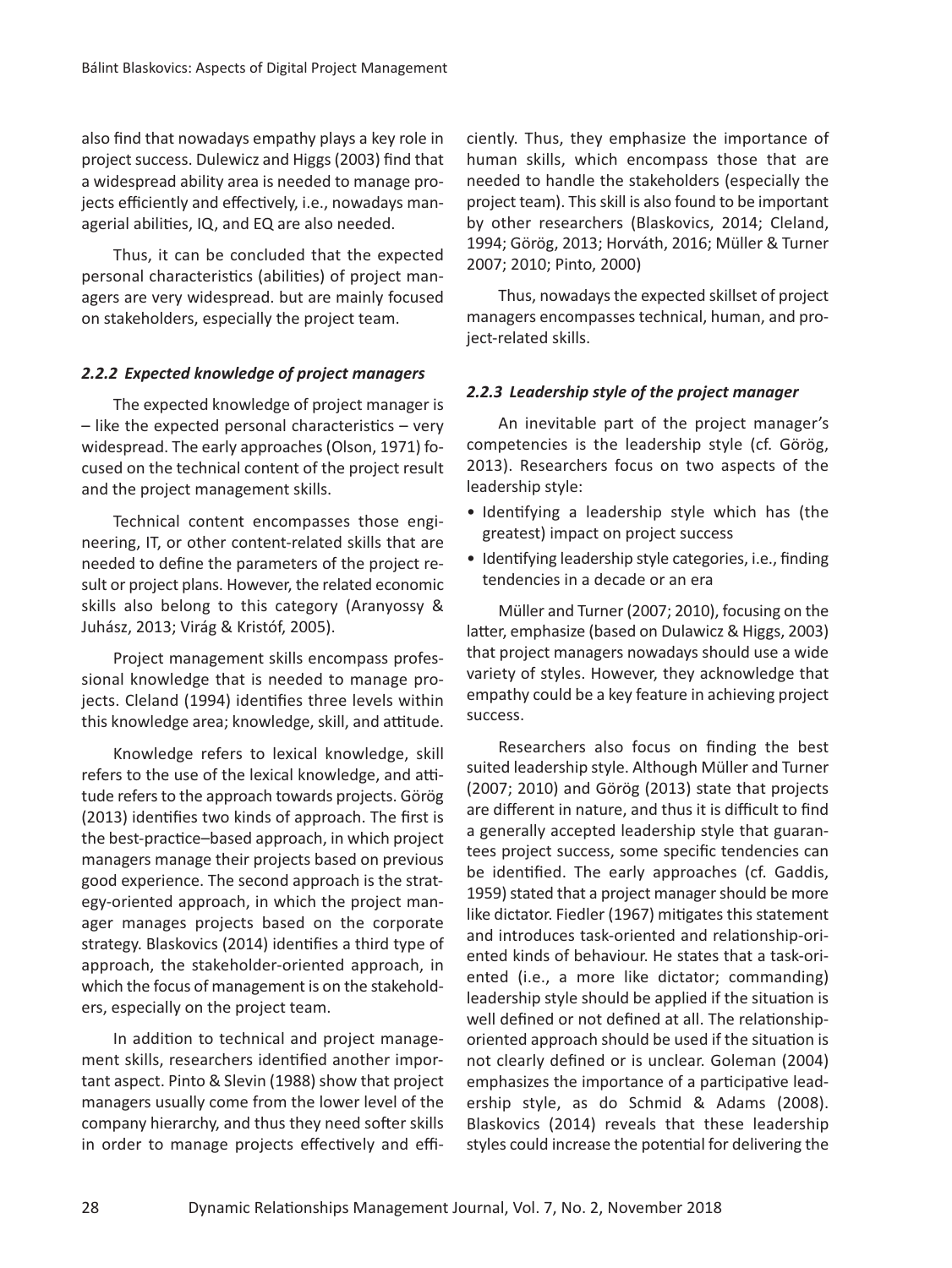project successfully, especially in knowledge-intensive sectors, such as IT/IS projects, which rely on motivation and empowerment rather than on control and planning.

# *2.2.4 Conclusions of the Project Management Literature*

Because projects have become more and more complex over time, the classical control-based project management attitude should be reconsidered. Project managers face problems in the new millennium which cannot be solved without an able and motivated project team. Thus, a similar shift could be experienced in the content of the required competency elements as in case of leadership styles, where the dictatorial style of behaviour was mainly suppressed by a more stakeholder-oriented, participative, and democratic leadership style. Nowadays it can be stated that the essence of project management is the proper communication and those competencies which support this (cf. Blaskovics, 2014; Goleman, 2004; Görög, 2013). At the same time, authors have highlighted that personal communication should be more effective and efficient than virtual, informative, or distant, such as email or Skype (Crawford & Pollack, 2004; Goleman, 2004). In this way, virtualization could pose a challenge and a problem (and to some extent an opportunity) to project management.

### **2.3 Virtual project management**

According to Daim et al. (2012), virtual project teams became very popular in this decade and now companies more and more frequently apply this form of collaboration. "Virtuality" indicates that a considerable part of work is done physically distant places (Johnson, Heimann & O'Neill, 2001). However, in project management, this should be interpreted as meaning that project team members are in distant places (cf. Görög, 2013). These distant places are usually bound by ICT applications, such as Skype, Lync, webpages, MS SharePoint, or even a direct VOIN or VOIP telephone line (Precup, Sullivan & Cormican, 2006), but there are other personal or quasi personal solutions as well (cf. Nemeslaki, Duma, Szántai & Kis 2010). Precap et al. (2006) differentiates synchronous, face-to-face (i.e. classical), and three types of virtual collaboration:

- asynchronous,
- distributed synchronous,
- distributed asynchronous.

The difference between synchronous and asynchronous collaboration is the time horizon. Asynchronous collaboration takes place in different times and is also supported by virtual elements (such as corporate IT networks). Distributed means that the collaborators are located in different places. Because of the definition by Becker and Johnson et al. (2001), the author considers virtual project teams as the latter, i.e., project team members are located in different places.

In this way, there is a clear requirement that the company or companies where the project is carried out should have a well-built ICT infrastructure (Verburg, Bosch-Sijtsema & Vartiainen, 2013). At the same time, Iorio and Taylor (2015) highlight that the project team and project managers should be mature enough or should have a certain level of experience (i.e. an 'IT maturity') to manage them. In this way, virtual project management has two new requirements:

- complete IT infrastructure,
- mature project team (including the project manager).

In addition to the technological infrastructure, there are other barriers to applying virtual project management. Daim et al. (2012) highlights that cultural differences and ineffective communication can be a crucial difficulty.

In contrast with previous findings, Reed and Knight (2010) emphasize that inadequate communication and the technological problems hindering communication are not characteristic to a larger extent in virtual project management than in classical (face-to-face) project management; inadequate communication is characteristic of both, whereas technological problems are characteristic of neither). However, they acknowledge that insufficient knowledge transfer has a greater impact on virtual projects than on non-virtual projects.

Verburg et al. (2013) emphasize that it could be more complicated to manage virtual project teams,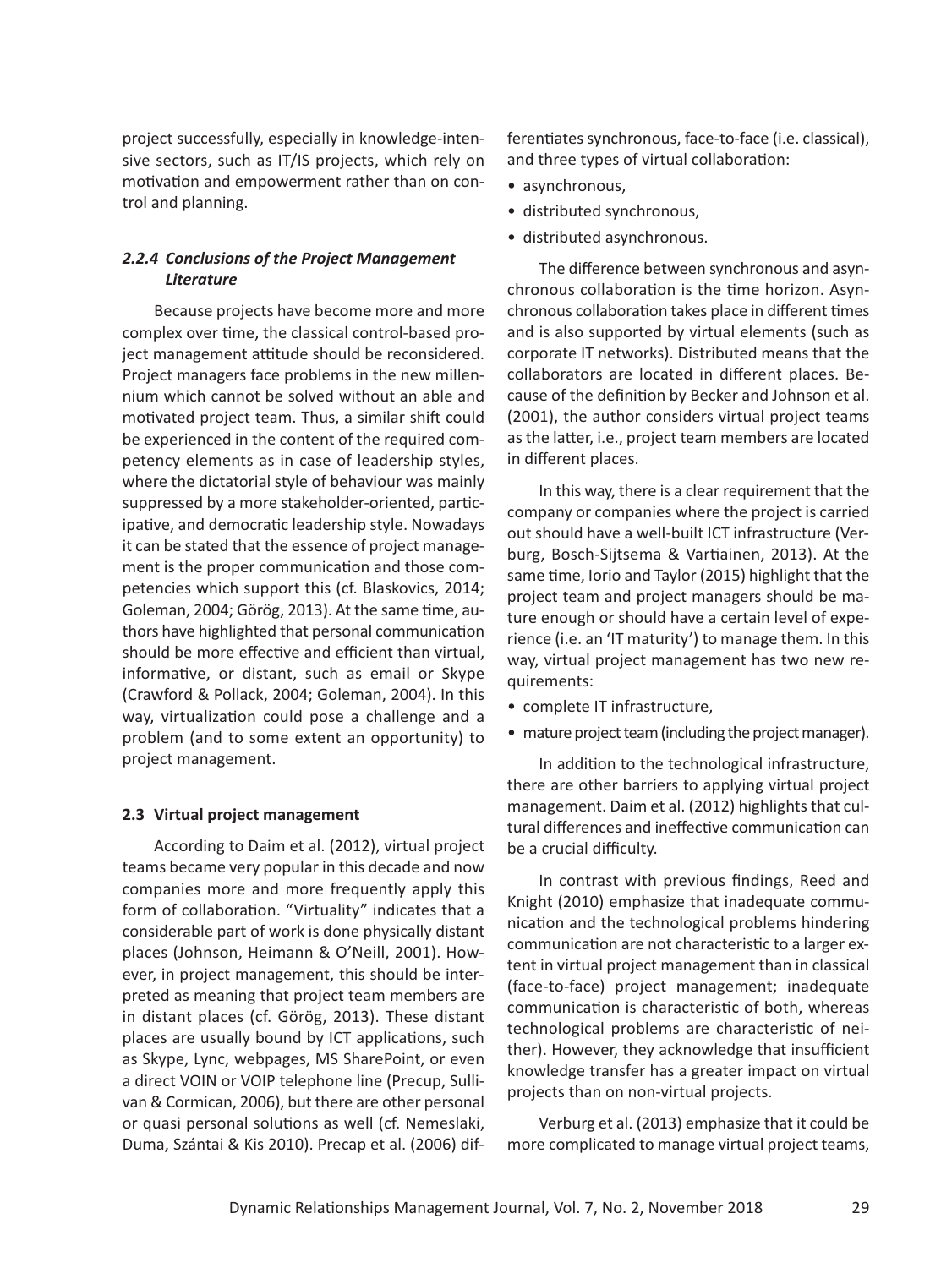and they find that the following four factors could be the most important to achieve project success:

- trust,
- clear communication,
- technical support,
- overall corporate support.

They also find that the importance of some classical factors, such as diversity in the project team, bear less importance. Bergiel, Bergiel and Balsmeier (2008) come to almost the same conclusion; however, they analysed virtual teams in general, not project teams. They find that the following are most important:

- trust,
- clear communication,
- strong leadership,
- appropriate level of technology.

They also identify some difficulties which (project) managers should overcome in order to have efficient teams:

- multiple time zones.
- language barriers,
- different approach to conflict resolution.

Thus, having a successful virtual project team – in addition to the technical background – requires having solid corporate support and an able project manager who can gain trust and communicate clearly. Thus, communication in itself does not become a more complex task of the project manager, but the content shifts from the personal, tailormade message to a clear, focused message. At the same time, project managers should use the classical elements to manage heterogeneous project teams (such as taking cultural differences into account), and if the project spans multiple continents (or in some cases, countries), the different time zones can cause problems in scheduling and meetings, which should also be managed (cf. Lee-Kelley, 2006; Oertig & Buergi, 2006).

Although authors acknowledge that managing virtual project teams can be difficult, and empathy could be less widely used than in case of 'normal' project teams (cf. Goleman, 2004), there are clear advantages for using virtual teams. Bergiel et al.

(2008) identified five, and among them, four can be applied to project teams:

- reduction in travel cost and time,
- more competent team,
- engender creativity among team members,
- discourage age and race discrimination.

Johnson et al. (2001) and Lipnack and Stamps (1997) also come to similar conclusions, i.e., both studies emphasize flexibility (not just in travelling, but also in terms of working hours scheduling) and improved efficiency due to the wider competency basis.

Thus, virtual project teams can have crucial advantages, especially regarding the broader competency pool and reduced collaboration costs. At the same time, there are many difficulties that a project manager should consider during project management, all derived from the lack of face-to face communication (cf. Precap et al., 2006) and the distance. However, many authors emphasize the efficiency and popularity of virtual project teams (Bergiel et al., 2008; Daim et al., 2012), and thus a project manager nowadays should be able to lead teams in a virtual environment.

### **2.4. Conclusion of the literature review**

The new millennium and especially the last decade brought a new direction in managing projects; the virtual project teams (cf. Daim et al., 2012). The classical tasks and understandings of project management were enhanced by virtuality. Many authors analysed the advantages, disadvantages, and the requirements of virtual project teams, but they dedicated less focus to the required competencies and tasks which could be enhanced, supported, or hindered by this new form of management (Lipnack & Stamps, 1997; Johnson et al., 2011). The classical tasks of project management still exist, i.e., project managers should plan, control, and handle stakeholders (Blaskovics, 2014; Fekete, 2015a; 2015b; Görög, 2013), but they could rely less on personal communication. In this way, empathy – which is considered to be the key factor by many authors (e.g., Goleman, 2004) – could have a mitigating effect. However, communication, trust, and other competency elements which could be considered critical in the case of 'classical' (face-to-face) project management, still bear importance.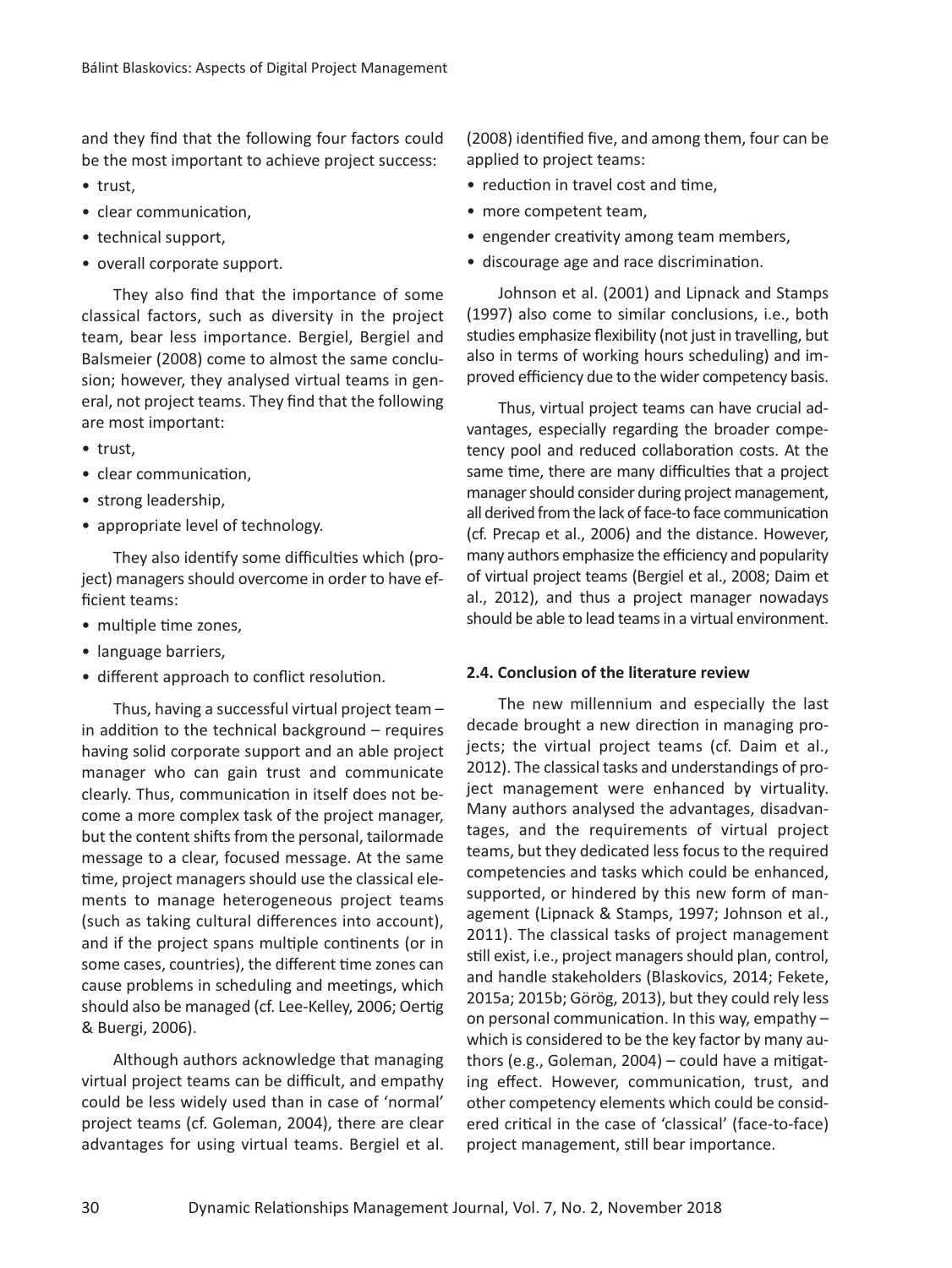### **3. METHODOLOGY**

The ultimate aim of the research is to support the work of project managers of virtual project teams. There is abundant literature available for identifying the success factors, difficulties, and advantages of virtualization, but how it transforms project management tasks and processes is rarely analysed. Based on the ultimate aim of the research and the lack of identified literature, the following research questions were defined:

- How did virtualization ease the work of project managers?
- In which tasks does virtualization support the work of project managers?
- In which tasks does virtualization hinder the work of project managers?

The nature of the question supports explanatory research, where the research questions are analysed in a deeper, more focused manner (cf. Babbie, 1995, Creswell, 2003).

In order to answer the research questions and reach the ultimate aim of the research, the research should have three phases:

- 1) Literature review, where the most important findings and gaps should be identified.
- 2) First part of the primary data collection (field research): questionnaire.
- 3) Second part of the primary data collection (field research): semi-structured deep interviews.

There was a clear need for primary data collection, because these research questions (due to their nature) cannot be answered based on secondary data which are mainly focused on the state of the completion (i.e. statuses), rather than the way of completion. There should be a doubled primary data collection, which means there was a need for both a questionnaire and a deep interview. The reason behind this double logic is that answers for the research questions are lists of tasks, advantages/disadvantages, or areas which can be easily acquired via a questionnaire, but in order to reach the ultimate aim of the research, there was a need to identify the reasons for the aforementioned answers. The bestsuited technique for this is the semi-structured deep interview (cf. Babbie, 1994; Creswell, 2003).

Due to the nature of the research, the author focused on analysing one department of a company instead of having a general, less-focused conclusion on a larger sample phase. The sample company and department were the IT-project department of a Hungarian subsidiary of a large multinational consultancy. The department consists of 8 people. The questionnaire was answered by all 8 people, so everyone gave his or her answers.

In order to answer the research questions, the following topics were asked in the questionnaire:

- General questions (such as experience and position) with the aim of filtering inappropriate samples.
- Project-related questions with the aim of mapping the scale of digitalization of the projects in the given department.
- Project management–related questions with the aim of mapping the advantages and disadvantages of virtualization and identifying those tasks which are supported (or hindered) by digitalization.

In the second phase of the field research, a one plus one semi-structured deep interview was conducted. The one was an 'internal' interview, i.e., the department's lead project manager was interviewed. The other interview was made for control purposes with an external project manager having identical experience as the lead project manager, except for managing only 'face-to-face' and not virtual projects. The following topics were asked during the interviews:

- the main competencies used in projects (differentiated by virtual and non-virtual, if applicable),
- a detailed explanation of the advantages/disadvantages mentioned by the PMs.

Thus, the research followed the grounded study approach in the course of which the researcher elaborates a research question in a more detailed manner. The main reason for this is the nature of the research questions, i.e., there is a greater need for collecting the reasons than accepting or rejecting a hypothesis (or hypotheses) created from them. Although it seems different in nature, the research still applied the generally accepted sampling method and data collection technique. In this way, the conclusions are valid, but the limitations need to be considered.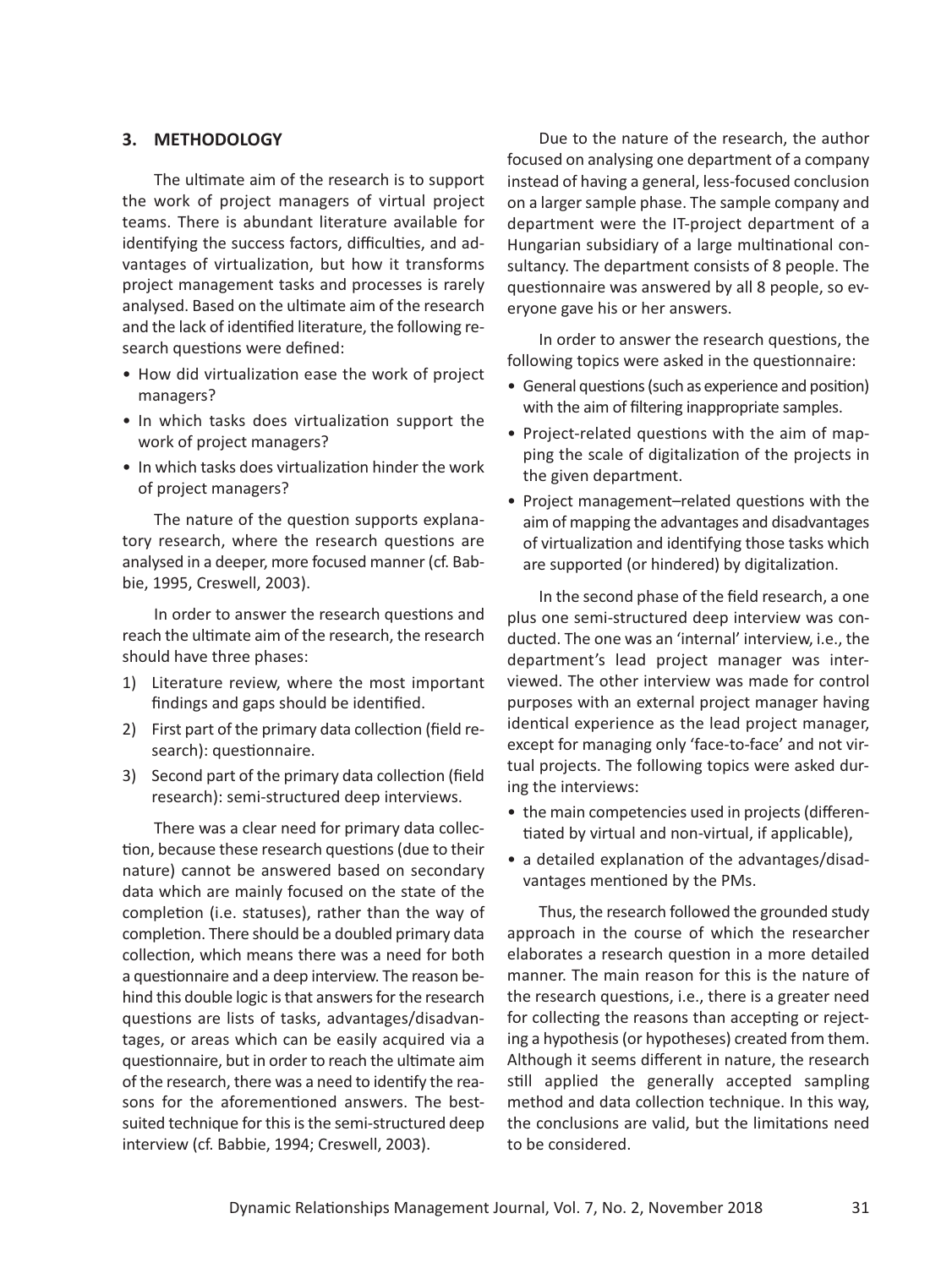All the department members (PMs) can be considered as valid samples, because all of them have project management experience (an average of 4.125 years of experience). The minimum is 1 and the maximum is 8 years of experience. One of the PMs has external project management experience, i.e., it was acquired before getting his or her current job. However, he or she has 3 years of experience, and all the other features enable him or her to be in the sample.

## **4. RESULTS**

# **4.1 Mapping the scale of virtualization of the projects**

The first part of the analysis (in addition to deciding on the relevance of the sample elements) is mapping the scale of virtualization of the projects. Based on the answers of the PMs, it can be concluded that every project contains virtual project management elements. The scale of virtualization is encompassed in the following figure:



*Figure 1: Scale of Virtualization*

All the PMs said that these rates can be considered as typical. Even considering inaccuracy of the estimation, it can be concluded that the majority of the projects are virtualized, basically 75% of them.

The PM answers to questions asking for the areas where they experience the advantages of virtualization and the reasons behind this are summarized in the following table:

|                 | Area                                                                            | Reason                                                                                |
|-----------------|---------------------------------------------------------------------------------|---------------------------------------------------------------------------------------|
| <b>PM1</b>      | Communication                                                                   | Fast and no need for travel.                                                          |
| <b>PM 2</b>     | Time management                                                                 | Gaining time (during<br>meetings and organizing<br>them)                              |
| <b>PM3</b>      |                                                                                 | Speed.                                                                                |
| <b>PM4</b>      | Sharing information,<br>managing documents.                                     | The information and<br>documents are not bound<br>to locations.                       |
| <b>PM 5</b>     | Managing trainings,<br>controlling milestones,<br>managing documents.           | No need for travel and for<br>physical storage of<br>documents.                       |
| <b>PM 6</b>     | Team management.                                                                | Continuous work (if the<br>processes are organized<br>well).                          |
| <b>PM7</b>      | Scheduling, procurement,<br>risk management, team<br>management.                | Easier alignment of<br>different project teams and<br>separate team members.          |
| PM <sub>8</sub> | Widening available<br>competency, sharing<br>knowledge, contact with<br>client. | Easier to contact with a<br>competent team or<br>company member, and<br>even clients. |

*Table 1: Positive impact of virtualization*

It can be concluded that the biggest advantages of virtualization are as follows:

- communication,
- team management,
- storing documents.

However, risk management, procurement and scheduling were also mentioned. Comparing this with the list of tasks a project manager should perform, only the complex planning-related elements are not supported by this phenomenon (project scope definition and definition of the project's duration and budget). The reasons why virtualization supports these aforementioned project management elements were mainly those which were listed in the literature, i.e. speed, broader range of competency, no need for travel, and reaching distant people. However, another important feature, easier data storage, was also mentioned. In this way, it can be concluded that virtualization's biggest advantage is twofold: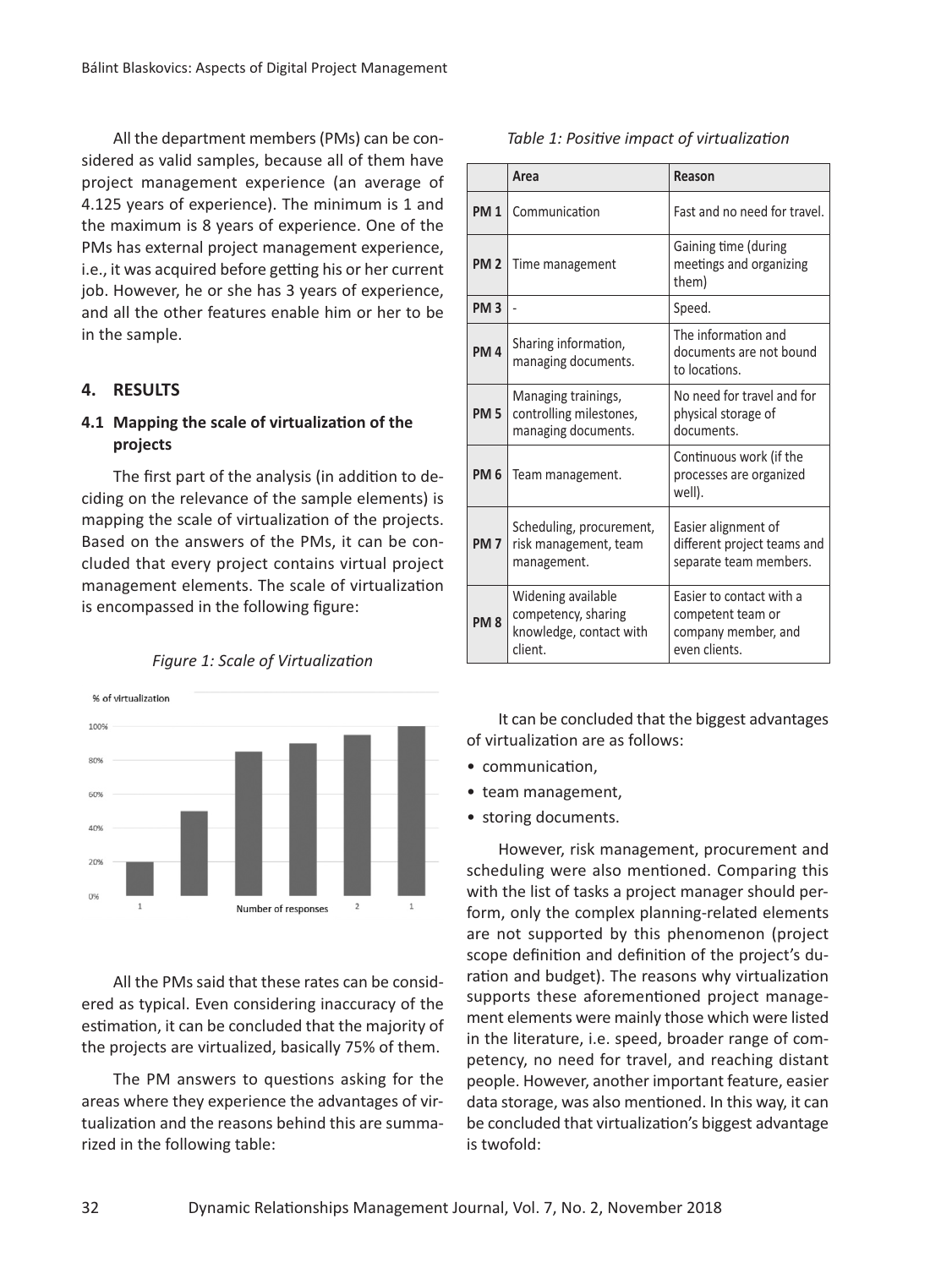- It can support those tasks which require an IT background or automatization (such as data storage, control, and information sharing).
- It can support parts of those tasks which can be supported by an IT background or automatization (as in case of communication, where it can provide a solid space and channel).

It can also be concluded that, at the moment, virtualization cannot support those non-structured tasks which require active management of people in different levels of the hierarchy. As in the case of project scope definition, the task itself is so complex and involves too many stakeholders to be supported effectively and efficiently by virtualization. Seemingly, the task is very similar to communication, but based on the answer, it is suspected that the classical communication techniques which require personal presence bear greater importance in this case.

In conclusion, virtualization can support almost all the tasks of project managers, but on a limited scale. Only those tasks or those parts of tasks can be supported which are not complex.

The disadvantages derive from the advantages of this phenomenon, i.e., the lack of personal presence. The answers of the PMs, which are summarized in Table 2, support this conclusion.

|             | Area                            | Reason                                                                                                                                        |
|-------------|---------------------------------|-----------------------------------------------------------------------------------------------------------------------------------------------|
| <b>PM1</b>  | Communication                   | Lack of face-to-face contact.                                                                                                                 |
| <b>PM2</b>  | Communication                   | Lack of face-to-face contact<br>and metacommunication.                                                                                        |
| <b>PM3</b>  | Scheduling                      | Technical issues lead to late<br>completion.                                                                                                  |
| <b>PM4</b>  | Difficult to achieve trust      | Requires more virtual<br>meetings to build trust.                                                                                             |
| <b>PM 5</b> | Communication                   | Lack of face-to-face contact<br>(especially in the case of training).                                                                         |
| <b>PM6</b>  | Scheduling and<br>communication | Waiting for other team<br>members working in other<br>time zones. Emails are not a<br>sufficiently clear and effective<br>communication tool. |

| Table 2: Negative impact of virtualization |  |  |  |
|--------------------------------------------|--|--|--|
|--------------------------------------------|--|--|--|

| <b>PM7</b>      | Resource allocation                 | Due to different time zones, it<br>is difficult to allocate resources<br>effectively and efficiently. |
|-----------------|-------------------------------------|-------------------------------------------------------------------------------------------------------|
| PM <sub>8</sub> | Knowledge sharing,<br>communication | Lack of face-to-face contact.                                                                         |

The biggest disadvantage of virtualization is the lack of direct contact with the other stakeholders. This is a crucial disadvantage if the project managers need to use more-sophisticated techniques, such as in case of conflicts or when gaining the trust of the team members. Those ICT applications which transfer pictures in addition to voice or words (such as video conferencing) can mitigate this disadvantage but cannot eliminate it.

In conclusion, virtualization can support and can hinder project managers. PMs mentioned those areas/tasks that are supported by this phenomenon, where face-to-face contact is not as important (such as document management) or bears less importance (such as team management). At the same time, PMs marked those areas/tasks as hindered by virtualization which are opposite in nature to the previously mentioned areas, i.e., those where direct contact is important. For example, it is difficult to deal with people from a distant place in case of conflict, because the PM cannot see and use metacommunication. Communication is mentioned in both categories, i.e., it is supported and hindered by virtualization. PMs mentioned those parts of this element which can be formalized (such as preparation for meetings) as supported, and those elements as hindered where presence is important (such as convincing stakeholders).

### **4.2 Semi - structured interviews and key findings**

The interviews were conducted with PMs having 6 years of PM experience in IT projects. The first interviewee was a PM who has worked for the consultancy for 2 years and works in a virtual environment, whereas the second PM works for an SME and has not had any virtual projects.

The first part of the interview concerned which competency elements they use. Both emphasized the importance of stakeholder-related elements.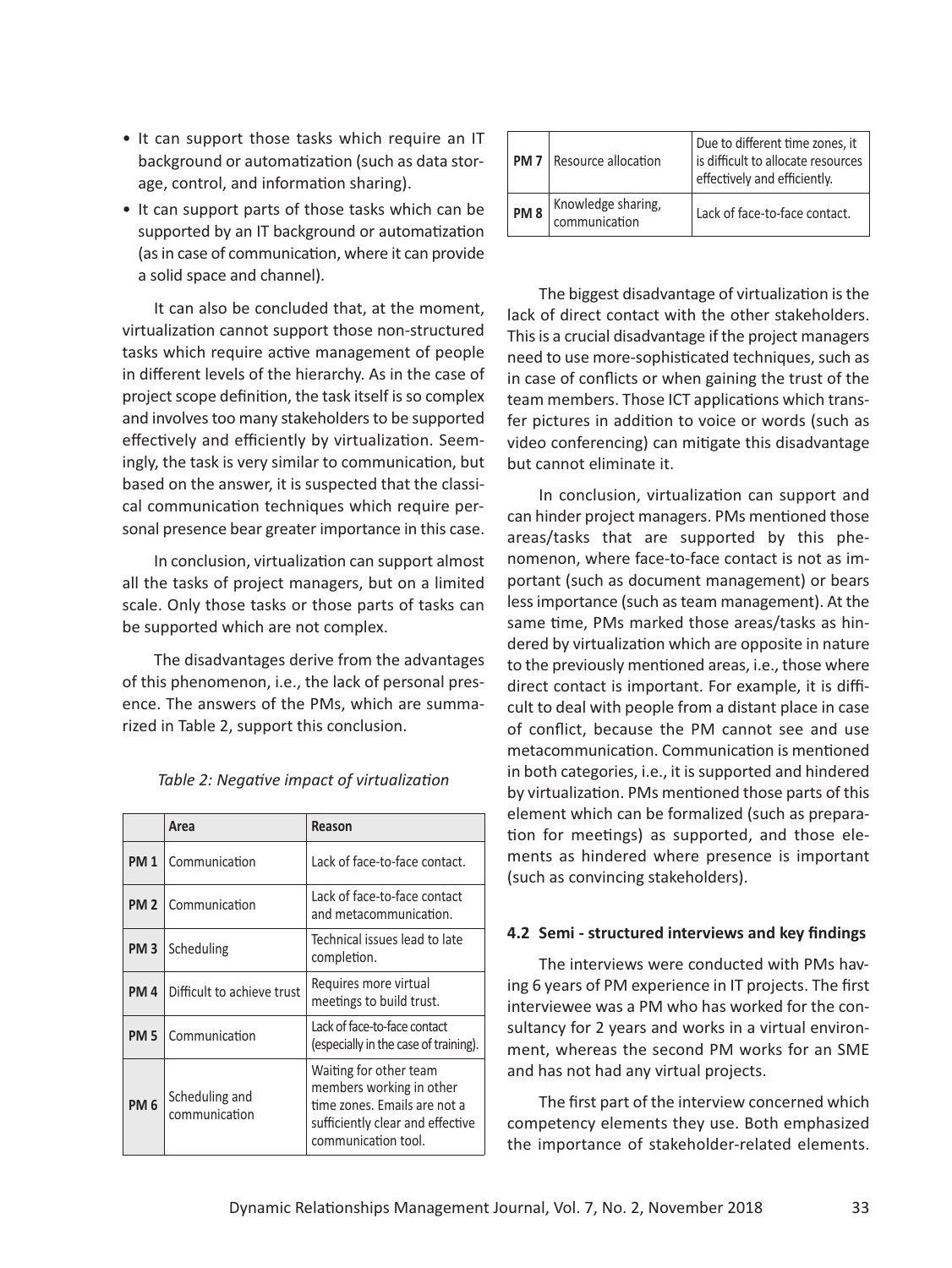The first PM acknowledged that, in the case of virtual project management, she tends to use a firmer, more-direct way of communication and thus rely less on motivation, but rather on direct control and the technical content. The second PM stated that the empathy-related elements always dominate in his project management throughout the project cycle. The first PM stated that, if there was a possibility to use softer, more participative competency (such as motivational, or EQ-related) elements, she would use them, but she firmly believes that (and it is reinforced by her successful projects) the best way to communicate with distant people or team members is in a formal, strict way. This supports Fiedler's (1967) and Bergiel et al.'s (2008) findings. In this way, the emphasis is usually on project-related knowledge elements. In most of the cases, she mainly follows the well-known procedures of the company. However, she stated that there are project team members with whom informal communication can be very efficient, although this can be applied less frequently than the strict way of communication.

For the second part of the interview, the first PM stated that the greatest disadvantage of virtualization (in accordance with the questionnaire) is the lack of face-to-face control and metacommunication. This disadvantage overshadows anything else. According to the first PM, the disadvantages also arise, but the amount of those is not so disturbing and she accepts that they characterize virtualization (such as some technical problems which can, for example, postpone an important meeting and thus make the project late). However, the lack of direct communication reduces the tools and techniques she can use to a great extent. If a firm, strict way of communication does not work, she needs other elements to achieve better performance, or to increase the morale of the project team member, which ignore metacommunication. This could be those tools and techniques which rely on the content and form of communication rather than the personal way of communication. For example, asking in a polite manner, or asking the opinion of the other. She stated that this increases the need for EQ, because she needs to decipher the other person without seeing him face to face. The other PM does not face such a problem; he always relies on a healthy combination of soft and hard communication elements. He acknowledged that the emphasis is on the soft elements, because it engages the project team members (and even the client) to a greater degree than the formal, strict elements. However, in some cases, where there is strong opposition between the parties, he also relies on the formal way of communication (such as when arguing about the content of the project during project completion). At the same time, he stated that he would not be successful if he could not rely on soft elements as much as he does. In addition, the first PM acknowledged that a virtual environment can encourage people to 'hide' in a meeting or discussion, i.e., to not focus on the topic. It requires extreme energy and attention from project managers to handle this kind of behaviour.

The greatest advantage of virtualization is the speed and being able to manage people from a long distance. This was reinforced by both project managers. The first PM stated that it is good if she can collaborate with someone who is far away (i.e., manage the team from a distance), and the ICT element can help to catalyse the process (she stated that email has serious limitations). At the same time, the second PM would be happy if he could spare travel costs (even within and between cities). However, he stated that it is better to travel and spend huge amounts of time on this than to lose metacommunicative tools. The other advantage is data storage. Both project managers use some kind of data storage; however, in case of the first PM it is more formalized and reliable, because she does not need to use an external source (such as a cloud solution), because the corporate infrastructure can be used. Both PMs agree that digital data storage is a must nowadays.

In conclusion, the interviews revealed that there are positive side of virtualization, and because these advantages can save cost and time, and increase efficiency, companies (especially multinational companies) tend to rely more and more on this. However, there are shortcomings, especially in terms of personal communication. Because soft skills are one of the most powerful tools of a project manager, project managers need to find a way to apply them.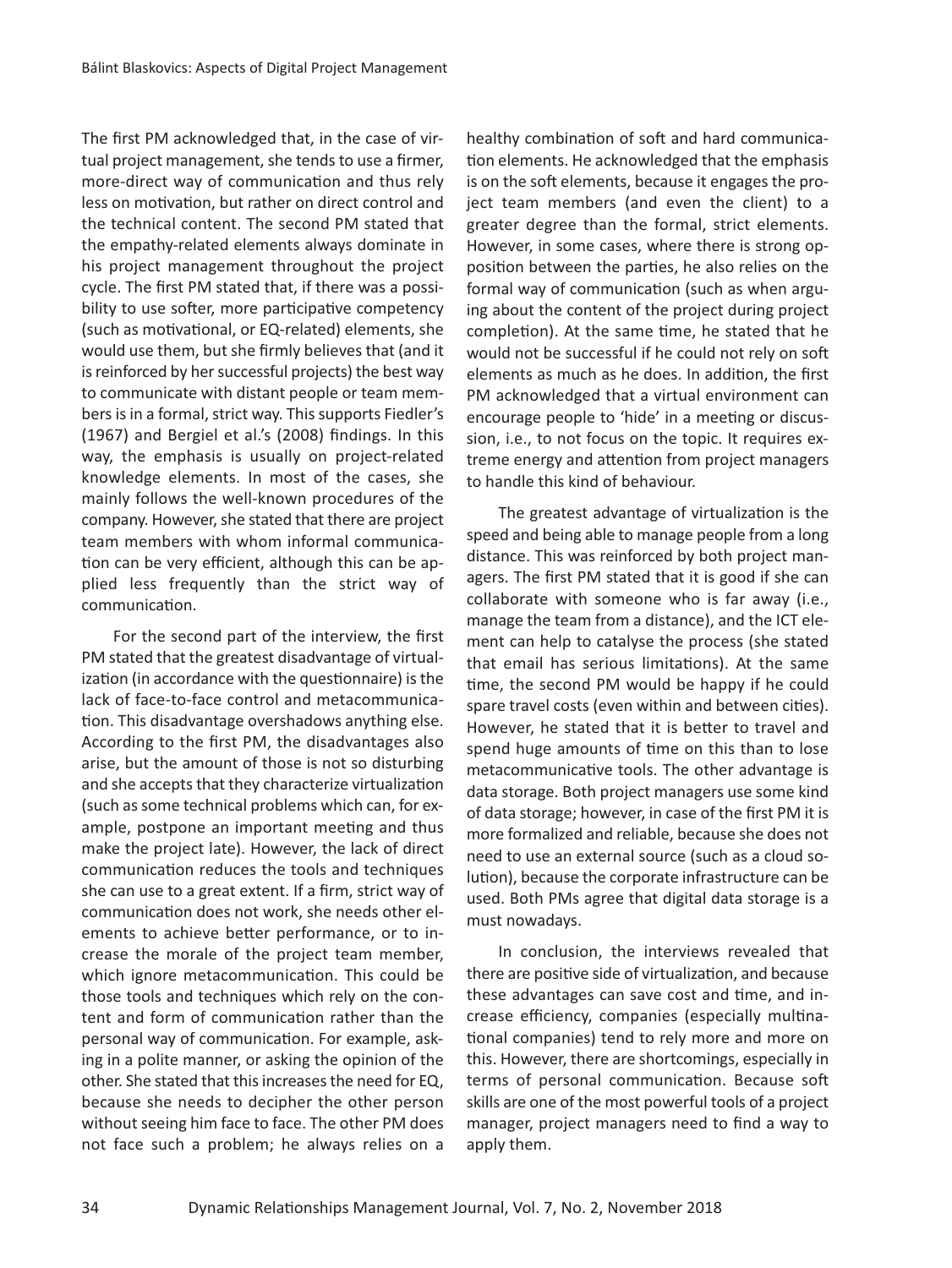The research has serious limitations. The first is that the population of the research can be considered to be very small. The relevance could be increased if others from the same company or sector participated. Another crucial limitation is the number of deep interviews. The number should be increased in order to have a generally accepted conclusion. Lastly, the research focuses on the IT sector. It could be assumed that those people who are working in this sector have the required knowledge to manage I(C)T tools without any problem. Thus, this sector in itself eliminates one of the biggest problem of virtualism, i.e., the need for a sense of IT. For this reason, there is a need to analyse other sectors as well.

### **5. DISCUSSION AND CONCLUSION**

Virtualization is now part of project management. Past studies have identified constraints and factors which have an impact on forming a successful virtual project team. This research amends the literature by highlighting that virtualization can support almost all project activities. The only exceptions are projects which are complex, conflict heavy, and require face-to-face communication. The other achievement of this research was to highlight that the greatest disadvantage of virtualization is the lack of seeing the other person face

to face, which to a great extent hinders the classical communication techniques. However, project managers tend to apply other personal techniques which require less personal interaction. This can further increase the importance of the already crucial empathy or EQ. Based on the questionnaire and interviews, the need for soft project elements still exists. Virtualization does not and could not eliminate this, but the classical tools are difficult or cannot be applied any more. Thus, project managers need to find new ways to use the tone which provides the greatest potential for a motivated project team, a completed task, or a successful project in general.

The research has serious limitations. The first is that the population of the research can be considered to be very small. The relevance could be increased if others from the same company or sector participated. Another crucial limitation is the number of deep interviews. The number should be increased in order to have a generally accepted conclusion. Lastly, the research focuses on the IT sector. It could be assumed that those people who are working in this sector have the required knowledge to manage I(C)T tools without any problem. Thus, this sector in itself eliminates one of the biggest problem of virtualism, i.e., the need for a sense of IT. For this reason, there is a need to analyse other sectors as well.

### **EXTENDED SUMMARY / IZVLEČEK**

Virtualizacija je dandanes izjemno pomembna. Vedno več podjetij delno ali v celoti vključuje virtualizacijo v svoje poslovanje tako na operativni kot na projektni ravni. Največje izzive pri uporabi virtualizacije so raziskovalci prepoznali na področju projektnega managementa. Ti na primer vključujejo kritične dejavnike uspeha za vzpostavitev zmogljive in učinkovite projektne skupine. Kljub temu vloga projektnega managerja v novem okolju še vedno ni podrobno definirana. Cilj tega prispevka je analizirati, kako lahko virtualizacija vpliva na delo projektnega managerja z vidika pomembnih nalog in določiti največje prednosti in slabosti slednjega. Odgovori so bili zbrani s pomočjo vprašalnika in polstrukturiranih poglobljenih intervjujev, opravljenih med zaposlenimi na IT-projektnem oddelku multinacionalnega svetovalnega podjetja. S pomočjo spoznanj študije lahko podjetja izboljšajo svoje virtualne procese vodenja projektov ter projektni managerji pridobijo ideje za natančnejše reševanje problemov. Obenem predstavlja zanesljivo osnovo za prihodnje študije, ki analizirajo virtualno vodenje projektov z vidika projektnih managerjev.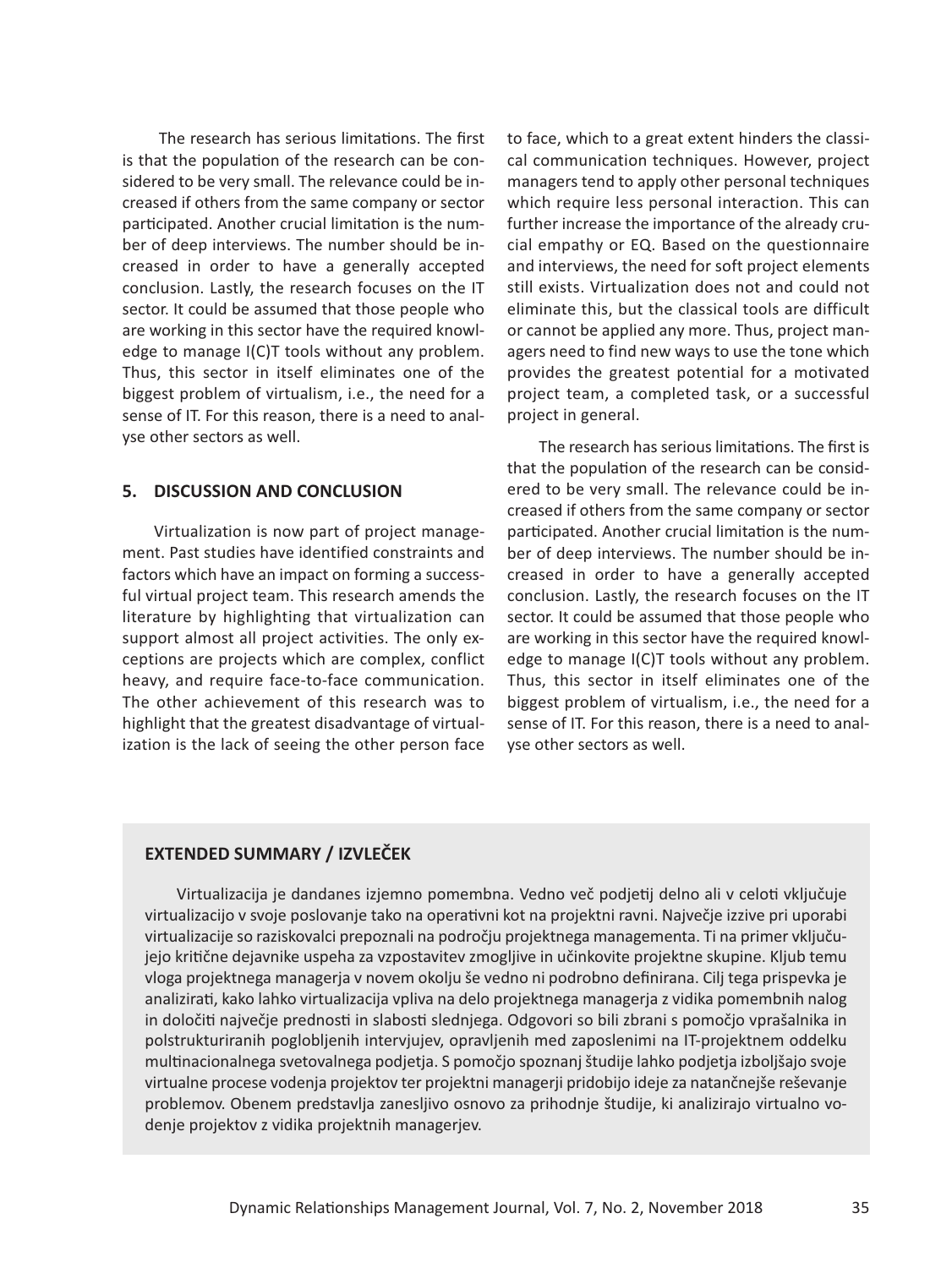#### **6. REFERENCES**

- Aranyossy, M., & Juhász, P. (2013): Értékteremtés ekereskedelemmel: kitörési lehetőség a recesszió sújtotta magyar kiskereskedelemben? *Vezetéstudomány,* 44(11), 16-33.
- Babbie, E.R. (1994): *The practice of social research*. Wadsworth: Belmont.
- Bakacsi, Gy., Dobák, M. & Balaton, K. (2005): *Változás és vezetés*. Budapest: Aula Kiadó.
- Bankewitz, M., Aberg, C. & Teuchert, C. (2016): Digitalization and Boards of Directors: A New Era of Corporate Governance? *Business and Management Research*, 5(2), 58-69.
- Bergiel, B.J., Bergiel, E.B. & Balsmeier, P.W. (2008): Nature of virtual teams: a summary of their advantages and disadvantages. *Management Research News,* 31(2), 99110.
- Blaskovics, B. (2014): The impact of personal attributes of project managers working in ICT sector on achieving project success. PhD Thesis, Corvinus University of Budapest.
- Blaskovics, B. (2016): Differences between managing projects in an SME and in a large company. In: Sitar, A. S., Aleksic, D., Kovac, J, Peljhan, D.. & Rozman, R.: Corporate governance: challenges and development., Ljubljana, Slovenia. Ljubljana: Slovenian Academy of Management, 159-176.
- Bredillet, C (2007).: From the Editor. Project Management Journal, 38(2), pp. 3-4.
- Cleland, D. I. (1994) *Project Management Strategic Design and Implementation (2nd ed.).* New York: Mc-Graw-Hill
- Crawford, L. Pollack, J. (2004): Hard and soft projects: A framework for analysis. International Journal of Project Management, 22, pp 645- 653.
- Creswell, J. W., 2003. *Qualitative, Quantitative, and Mixed Methods Approaches*. London: Sage.
- Daim, T.U., Ha, A., Reutiman, S., Hughes, B., Pathak, U., Bynum, W & Bhatla, A. (2012): Exploring the communication breakdown in global virtual teams. *International* Journal of Project Management, 30(2), 199-212.
- Deutsch, N. (2015): A Kék Gazdaság innovációs megfontolásai és a Kék Innovációk egy lehetséges vizsgálati modellje. *Marketing és Menedzsment*, 49(3), 320.
- Dulewicz, V. Higgs M., J. (2003): *Design of a new instrument to assess leadership dimensions and styles*. Henley Working Paper Series HWP
- Fekete, I. & Dobreff, Cs. (2003): *Távközlési projektmenedzsment*. Műegyetemi Kiadó: Budapest.
- Fekete, I. (2015a): Integrált Kockázatmenedzsment a gyakorlatban. *Vezetéstudomány*, 46(1), 3346.
- Fekete, I. (2015b): *Integrated risk assessment for supporting management decisions*. Saarbrücken: Scholar's Press
- Felméry, Z. (2014): A hazai kormányzati hatékonyság szerepe az ország versenyképességének megítélésében. *Nemzet és Biztonság: Biztonságpolitikai Szemle*, 7(4), 129142.
- Fiedler, F.E. (1967): *A Theory of Leadership Effectiveness*. McGraw-Hill: New York.
- Gaddis, P. O. (1959): The Project Manager. *Harvard Business Review, 37(3), 89-97.*
- Gilgordon. http://www.gilgordon.com/downloads/becker.txt Accessed: 12. 05.2018
- Goleman, D. (2004): What makes a leader? *Harvard Business Review, 82*(1), 82–91.
- Görög, M. (2003): *A projektvezetés mestersége*. Budapest: Aula Kiadó.
- Görög, M. (2013) *Projektvezetés a szervezetekben*. Panem, Budapest.
- Hoffer, I. (2011): Az innovációs menedzsment. In: Hajdu, I. – Lakner Z. (ed.): Élelmiszeripari vállalatgazdaságtan: [Élelmiszeripar szerepe, élelmiszeripari vállalkozások, termelési folyamat]. Budapest, Aula Kiadó, 261-291.
- Horváth, V. (2016): Knowledge Typology in Project Environment. Towards a New Architecture of Knowledge: Big Data, Culture and Creativity. Proceedings of the IFKAD 2016 Conference, 558-578.
- International Project Management Association (2017), Individual Competence Baseline. Retrieved from: http://products.ipma.world/wpcontent/uploads/201 6/03/IPMA\_ICB\_4\_0\_WEB.pdf Accessed: 10. 05.2018
- Iorio, J. & Taylor, J.E. (2015): Precursors to engaged leaders in virtual project teams. *International Journal of Project Management, 33(2), 395-405.*
- Johnson, P., Heimann, V. & O'Neill, K. (2001). "The "Wonderland" of Virtual Teams." *Journal of Workspace* Learning: Employee Counselling Today. 13(1), 24-30.
- Kishnani, N. (2017): Digitalization Dawn of a new era in banking. *Jagran International Journal on Contemporary Research, 4(1), 1-13.*
- Klimkó, G. (2014): Az agilis szemlélet első két évtizede. *Vezetéstudomány, 45(7-8), 86-96.*
- Lee-Kelley, L. (2008): Global virtual teams for value creation and project success: A case study. *International* Journal of Project Management, 26(1), 51-62.
- Lipnack, J., Stamps, J. (1997). *Virtual Teams Reaching across Space, Time, and Organizations with Technology*. John Wiley& Sons: New York.
- Loconci, D., Szántó, R., Kása, R. & Zoltayné Paprika, Z. (2018): Ügyvezetők és termelésvezetők lean termelési környezetben: Vezetői képességek és vezetési módszerek. Vezetéstudomány, 49(2), 12-26.
- Lundin, R.A., & Söderholm, J. (1995). A theory of the temporary organization. *Scandinavian Journal of Management 11*(4), 421-455